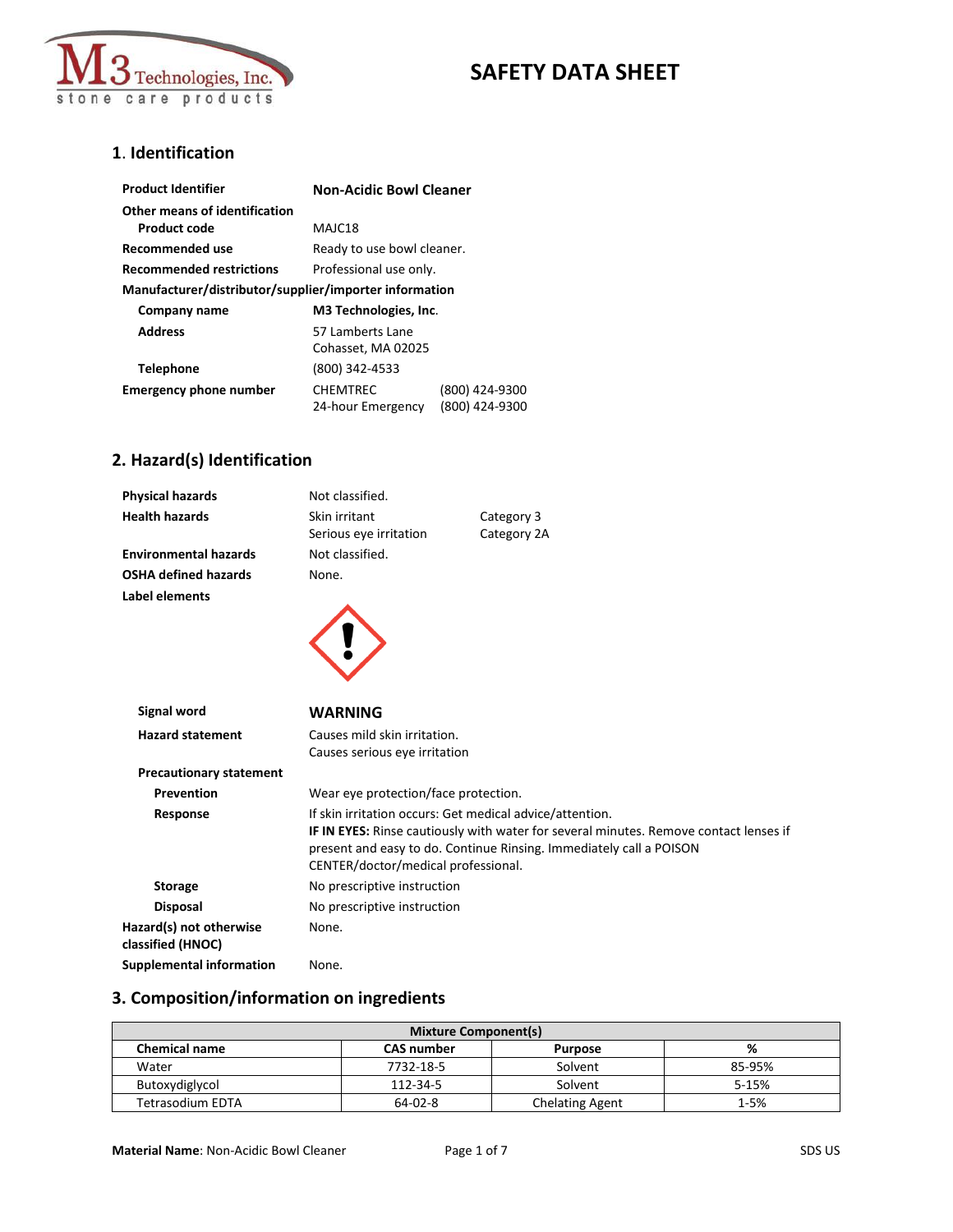

Alcohols, C9-11, Ethoxylated 68439-46-36 Surfactant 0-1%<br>
Sodium Glycolate 2836-32-0 Buffering Agent 0-1% Sodium Glycolate 2836-32-0 Buffering Agent Trisodium NTA  $\vert$  5064-31-3 Processing Aid 1 0-1% Sodium Hydroxide 1310-73-2 pH Adjuster 0-1% Sodium Metasilicate 6834-92-0 Buffering Agent 0-1% Fragrance **Proprietary Fragrance Component** 1991% **C-1%** d-Limonene and the 5989-27-5 Fragrance Component  $\sim$  60.1% Coumarin 61-64-6 Fragrance Component component contracts and the set of the set of the set of the set of the set of the set of the set of the set of the set of the set of the set of the set of the set of the set of the set Alpha-Isomethyl Ionone 127-51-5 Fragrance Component <0.01% Dye Proprietary Colorant <0.01% Hexyl Cinnamic Aldehyde 101-86-0 Fragrance Component <0.01% Linalool **78-70-6** Fragrance Component <0.01% Butylphenyl Methylpropional 80-54-6 Fragrance Component <0.01% Geraniol 106-24-1 Fragrance Component <0.01% Benzyl Salicylate 118-58-1 Fragrance Component | <0.001% ISO Eugenol 97-54-1 Fragrance Component <0.001%

#### **4. First-aid measures**

| <b>Inhalation</b>                                                            | Move to fresh air. Call a physician if symptoms develop or persist.                                                                                                                 |
|------------------------------------------------------------------------------|-------------------------------------------------------------------------------------------------------------------------------------------------------------------------------------|
| Skin contact                                                                 | Remove contaminated clothing immediately and wash skin with soap and water. In case of<br>eczema or other skin disorders: Seek medical attention and take along these instructions. |
| Eye contact                                                                  | Rinse with water for at least 15 minutes. Remove contact lenses if present and easy to do<br>so. Immediately call a physician or transport to hospital.                             |
| Ingestion                                                                    | Rinse mouth. Get medical attention immediately. Do not induce vomiting.                                                                                                             |
| Most important<br>symptoms/effects, acute and<br>delayed                     | Dermatitis. Rash. May cause an allergic skin reaction.                                                                                                                              |
| Indication of immediate<br>medical attention and<br>special treatment needed | Provide general support measures and treat symptomatically. Keep victim under<br>observation. Symptoms may be delayed.                                                              |
| <b>General information</b>                                                   | Ensure that medical personnel are aware of the material(s) involved, and take precautions<br>to protect themselves.                                                                 |

#### **5. Fire-fighting measures**

| Suitable extinguishing media                                        | Water fog. Foam. Dry chemical powder. Carbon dioxide $(CO2)$                                     |
|---------------------------------------------------------------------|--------------------------------------------------------------------------------------------------|
| Unsuitable extinguishing<br>media                                   | Do not use water jet as an extinguisher, as this will spread the fire.                           |
| Specific hazards arising from<br>the chemical                       | During fire, gases hazardous to health may be formed.                                            |
| Special protective equipment<br>and precautions for<br>firefighters | Self-contained breathing apparatus and full protecting clothing must be worn in case of<br>fire. |
| <b>Fire-fighting</b><br>equipment/instructions                      | Move containers from fire area if you can do so without risk.                                    |
| <b>Specific methods</b>                                             | Use standard firefighting procedures and consider the hazards of other involved materials.       |
| <b>General fire hazards</b>                                         | No unusual fire or explosion hazards noted.                                                      |

### **6. Accidental release measures**

| Personal precautions,    | Keep unnecessary personnel away. Keep people away from and upwind of spill/leak. Keep                                                                                           |
|--------------------------|---------------------------------------------------------------------------------------------------------------------------------------------------------------------------------|
| protective equipment and | out of low areas. Wear appropriate protective equipment and clothing during clean-up.                                                                                           |
| emergency procedures     | Avoid inhalation of vapors or mists. Do not touch damaged containers or spilled materials<br>unless wearing appropriate protective clothing. Ensure adequate ventilation. Local |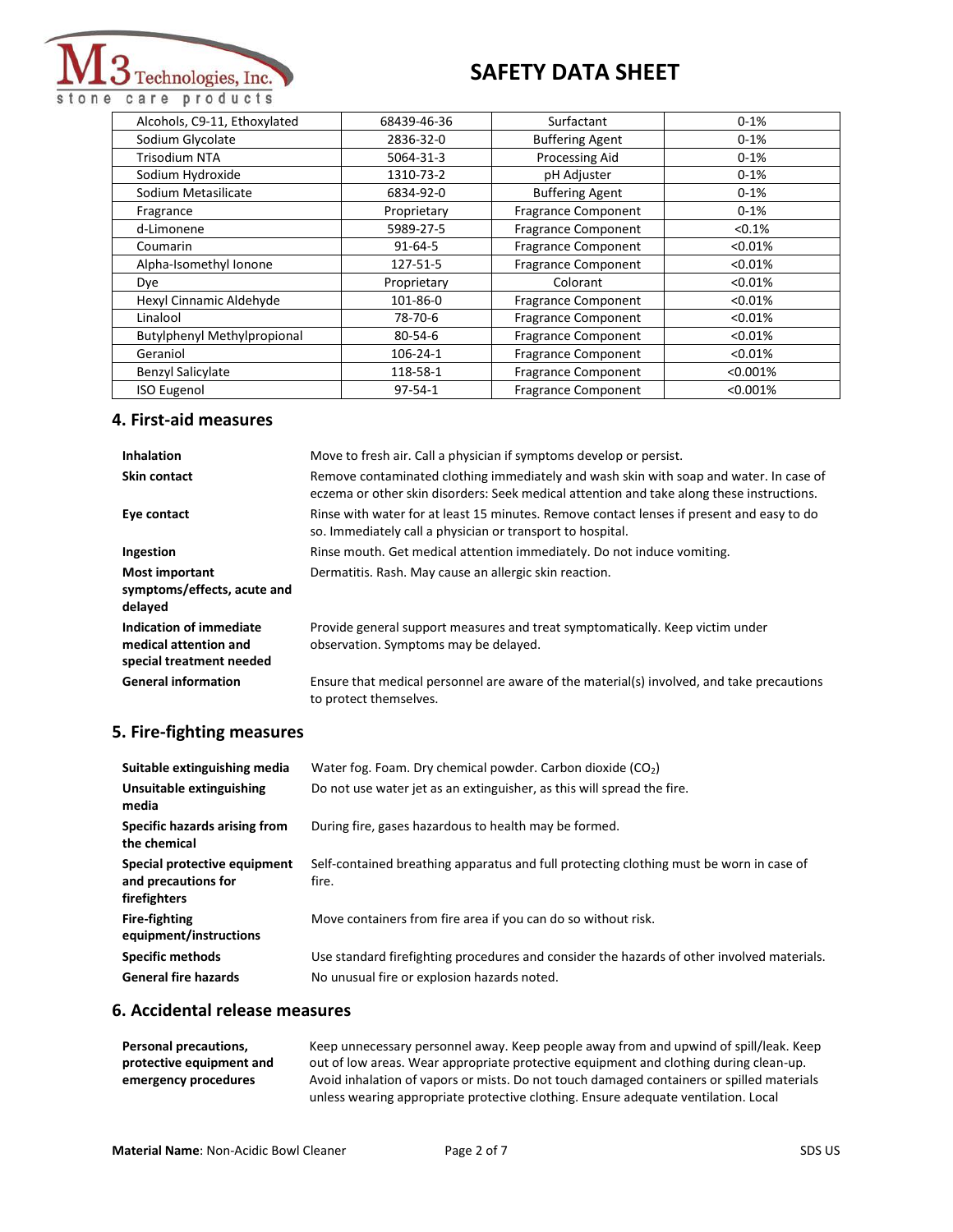

**Methods and materials for containment and cleaning up**

## **SAFETY DATA SHEET**

authorities should be advised if significant spillages cannot be contained. For personal protection, see section 8 of the SDS.

This product is fully miscible in water.

Large spills: Stop the flow of material, if this is without risk. Dike the spilled material, where this is possible. Cover with plastic sheet to prevent spreading. Absorb in vermiculite, dry sand or earth and place into containers. Prevent entry into waterways, sewer, basements or confined areas. Following product recovery, flush area with water.

Small spills: Wipe up with absorbent material (e.g. cloth, absorbent wipes). Clean surface thoroughly with water to remove residual contamination.

Never return spills to original container for re-use. For waste disposal, see section 13 of the SDS.

| <b>Environmental precautions</b> | Avoid discharge into surface drainage paths and other areas not consistent with package |
|----------------------------------|-----------------------------------------------------------------------------------------|
|                                  | labeling.                                                                               |

#### **7. Handling and storage**

| <b>Precautions for safe handling</b> | Avoid breathing mist or vapor. Avoid contact with eyes, skin, and clothing. Avoid prolonged |
|--------------------------------------|---------------------------------------------------------------------------------------------|
|                                      | exposure. Provide adequate ventilation. Wear appropriate personal protective equipment.     |
|                                      | Observe good industrial hygiene practices.                                                  |
| Conditions for safe storage,         | Store in original tightly closed container. Store away from incompatible materials (see     |
| including any                        | section 10 of the Safety Data Sheet).                                                       |
| incompatibilities                    |                                                                                             |

#### **8. Exposure controls/personal protection**

| <b>Occupational exposure limits</b>      | <b>Chemical</b><br>Diethylene glycol monoethylether                                                                                                                                                                                                                                                                                                                                                                                | <b>Standard</b><br>WEEL 8-hr TWA | Limit<br>25 ppm (140 mg/m3) |
|------------------------------------------|------------------------------------------------------------------------------------------------------------------------------------------------------------------------------------------------------------------------------------------------------------------------------------------------------------------------------------------------------------------------------------------------------------------------------------|----------------------------------|-----------------------------|
| <b>Biological limit values</b>           | Not classified.                                                                                                                                                                                                                                                                                                                                                                                                                    |                                  |                             |
| Appropriate engineering<br>controls      | Good general ventilation (typically 10 air changes per hour) should be used. Ventilation<br>rates should be matched to conditions. If applicable, use process enclosures, local exhaust<br>ventilation, or other engineering controls to maintain airborne levels to an acceptable<br>level. It is recommended that users of this product perform a risk assessment to determine<br>the appropriate personal protective equipment. |                                  |                             |
|                                          | Individual protection measures, such as personal protective equipment                                                                                                                                                                                                                                                                                                                                                              |                                  |                             |
| Eye/face protection                      | Avoid contact with eyes. Wear safety glasses with side shields (or goggles).                                                                                                                                                                                                                                                                                                                                                       |                                  |                             |
| Skin protection                          |                                                                                                                                                                                                                                                                                                                                                                                                                                    |                                  |                             |
| <b>Hand protection</b>                   | The use of gloves impervious to the specific material handled is advised to prevent skin<br>contact. Users should check with manufacturers to confirm the breakthrough performance<br>of their products. Suggested protective materials: Nitrile and latex rubber.                                                                                                                                                                 |                                  |                             |
| Other                                    | Wear appropriate chemical resistant clothing. Depending on exposure and use conditions,<br>additional protection may be necessary to prevent skin contact including use of items such<br>as chemical-resistant boots, aprons, arm covers, hoods and/or coveralls                                                                                                                                                                   |                                  |                             |
| <b>Respiratory protection</b>            | In case of insufficient ventilation, wear suitable respiratory equipment.                                                                                                                                                                                                                                                                                                                                                          |                                  |                             |
| <b>Thermal hazards</b>                   | Wear appropriate thermal protective clothing, when necessary.                                                                                                                                                                                                                                                                                                                                                                      |                                  |                             |
| <b>General hygiene</b><br>considerations | When using do not smoke or use chewing tobacco. Always observe good personal hygiene<br>measures, such as washing after handling the material and before eating, drinking, and/or<br>smoking. Routinely wash work clothing and protective equipment to remove contaminants.<br>Contaminated work clothing should not be allowed out of the workplace.                                                                              |                                  |                             |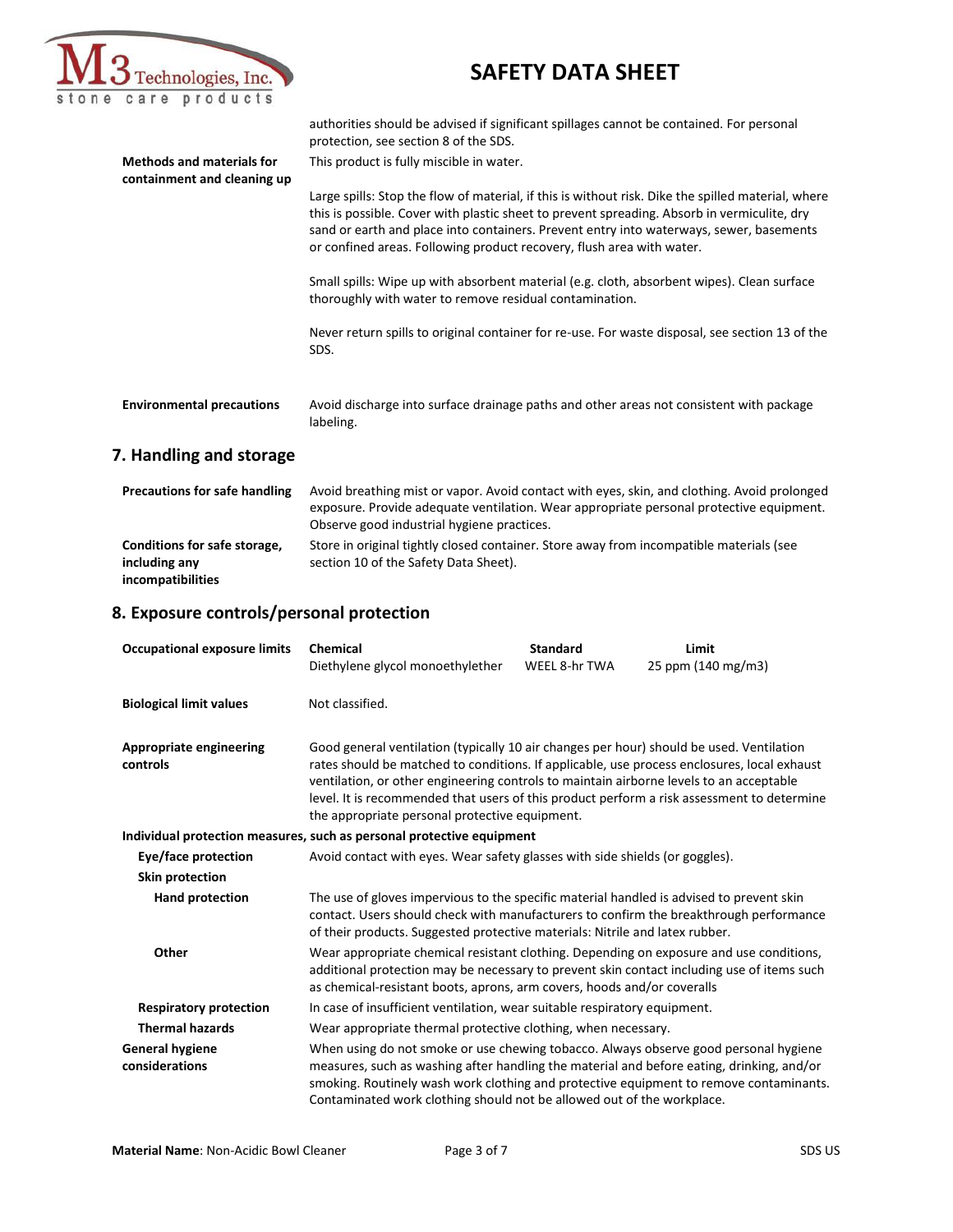

## **9. Physical and chemical properties**

| <b>Physical State</b>                      | Liquid                      |
|--------------------------------------------|-----------------------------|
| Color                                      | Blue                        |
| Odor                                       | Fresh/floral                |
| <b>Odor threshold</b>                      | Not available.              |
| рH                                         | 12-12.5                     |
| <b>Melting/freezing point</b>              | 32°F (0°C) estimated.       |
| Initial boiling point and<br>boiling range | >212°F (>100°C) estimated.  |
| <b>Flash point</b>                         | >212°F (>100°C) -estimated. |
| <b>Evaporation rate</b>                    | Not available.              |
|                                            |                             |
| <b>Flammability</b>                        | Not available.              |
| <b>Flammability Limits</b>                 |                             |
| Upper                                      | Not available.              |
| Lower                                      | Not available.              |
| Vapor pressure                             | Not available.              |
| Vapor density                              | Not available.              |
| Specific gravity (water=1)                 | 1.01                        |
| Solubility in water                        | Fully soluble               |
| <b>Partition coefficient</b>               | Not available.              |
| (n-octanol/water)                          |                             |
| <b>Auto-ignition temperature</b>           | Not available.              |
| <b>Decomposition temperature</b>           | Not available.              |
| Viscosity                                  | Not available.              |

## **10. Stability and reactivity**

| Reactivity                                   | This product is stable and non-reactive under normal conditions of use.   |
|----------------------------------------------|---------------------------------------------------------------------------|
| <b>Chemical stability</b>                    | Material is stable under normal conditions. Store in a cool dark place.   |
| <b>Possibility of hazardous</b><br>reactions | Hazardous polymerization does not occur                                   |
| <b>Conditions to avoid</b>                   | Avoid storage in elevated temperatures.                                   |
| Incompatible materials                       | Strong acids, Bases, amines, some alkaline metals.                        |
| <b>Hazardous decomposition</b><br>products   | No hazardous decomposition products occur. In case of fire see section 5. |

## **11. Toxicological information**

| Information on likely routes<br>of exposure                                        |                                                                                         |
|------------------------------------------------------------------------------------|-----------------------------------------------------------------------------------------|
| Ingestion                                                                          | Do not ingest. May be harmful if swallowed.                                             |
| <b>Inhalation</b>                                                                  | Do not inhale. May cause irritation of the upper respiratory tract.                     |
| <b>Skin contact</b>                                                                | Can cause skin irritation with persistent contact.                                      |
| Eye contact                                                                        | Can cause serious eye irritation. Wear appropriate protective clothing (see section 8). |
| Symptoms related to the<br>physical, chemical and<br>toxicological characteristics | Dermatitis. Rash. May cause an allergic skin reaction.                                  |
| <b>Acute toxicity</b>                                                              | Not classified.                                                                         |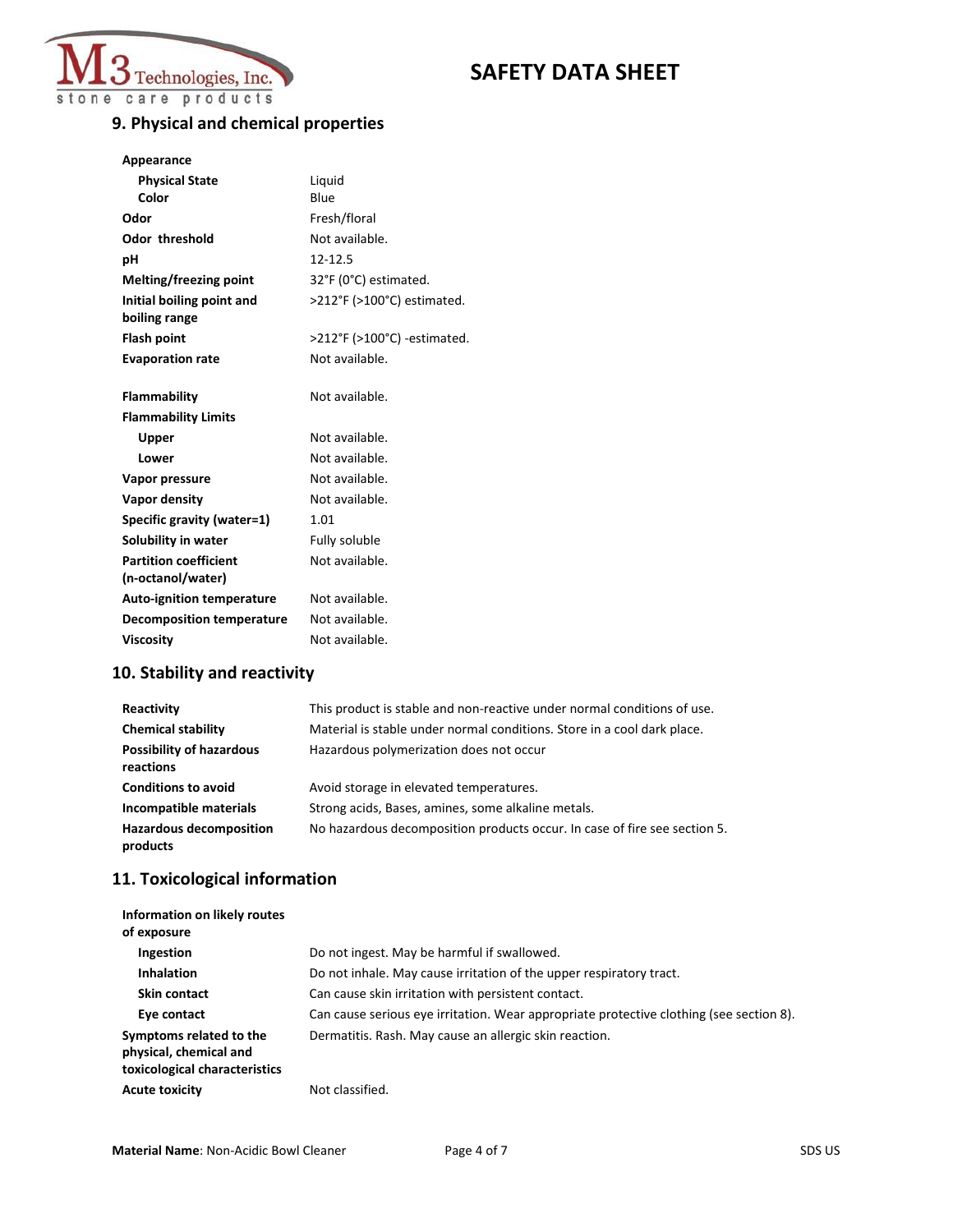

| <b>Product</b> Non-Acidic Bowl Cleaner (CAS mixture)                       |                          |                                      |
|----------------------------------------------------------------------------|--------------------------|--------------------------------------|
| <b>Exposure Classification</b>                                             | <b>Route and Species</b> | LD <sub>50</sub>                     |
| Acute                                                                      | Oral, rat                | >5,000 mg/kg estimated               |
| Acute                                                                      | Dermal, rabbit           | >10,200 mg/kg (estimated/literature) |
| Acute                                                                      | Inhalation, rat          | >7.0 mg/l (Calculated)               |
| *Estimates for product may be based on additional component data not shown |                          |                                      |
|                                                                            |                          |                                      |

| <b>Skin corrosion/irritation</b><br>Serious eye damage/ irritation<br><b>Respiratory sensitization</b><br><b>Skin sensitization</b> | Causes mild skin irritation.<br>Causes serious eye damage.<br>Not considered a respiratory sensitizer.<br>Not considered a skin sensitizer. |
|-------------------------------------------------------------------------------------------------------------------------------------|---------------------------------------------------------------------------------------------------------------------------------------------|
| Germ cell mutagenicity                                                                                                              | No data available to indicate product or any<br>components present at greater than 0.1% are<br>mutagenic or genotoxic.                      |
| Carcinogenicity                                                                                                                     | Not considered a carcinogen.                                                                                                                |
| OSHA Specifically Regulated Substances (29 CFR 1910.1001-1050)                                                                      | Not Listed.                                                                                                                                 |
| <b>Reproductive toxicity</b>                                                                                                        | No data available.                                                                                                                          |
| Specific target organ toxicity $-$ single exposure                                                                                  | No data available.                                                                                                                          |
| Specific target organ toxicity – repeated exposure                                                                                  | No data available.                                                                                                                          |
| <b>Aspiration hazard</b>                                                                                                            | No data available.                                                                                                                          |

## **12. Ecological information**

| <b>Ecotoxicity</b>                                                         |                                             |                                      |
|----------------------------------------------------------------------------|---------------------------------------------|--------------------------------------|
| <b>Product</b> Non-Acidic Bowl Cleaner (CAS mixture)                       |                                             |                                      |
| Aquatic                                                                    | <b>Species</b>                              | <b>Test Results</b>                  |
| Fish                                                                       | <b>Fathead minnow</b> (Pimephales promelas) | $LC_{50}$ = >890 mg/L (estimated)    |
| Crustacea                                                                  | Daphnids(water flea)                        | $EC_{50}$ = >1,900 mg/L (Literature) |
| *Estimates for product may be based on additional component data not shown |                                             |                                      |

| <b>Persistence and</b><br>degradability                                               | No data available. Analogous of this product have been shown to be readily degraded in<br>an open environment and exhibit very low persistence |
|---------------------------------------------------------------------------------------|------------------------------------------------------------------------------------------------------------------------------------------------|
|                                                                                       |                                                                                                                                                |
| <b>Bioaccumulative potential</b>                                                      | Not data available                                                                                                                             |
| <b>Partition coefficient n-octanol/water (log <math>K_{OW}</math>)</b> Not available. |                                                                                                                                                |
| Mobility in soil                                                                      | No data available. The function components of this product will readily partition to water.                                                    |
|                                                                                       | Moderate to high mobility in saturated and semi-saturated soils.                                                                               |
| Other adverse effects                                                                 | Harmful to plants or wildlife in high concentrations.                                                                                          |

## **13. Disposal considerations**

| <b>Disposal instructions</b> | Collect and reclaim or dispose in sealed containers at licensed waste disposal site. Dispose<br>of contents/container in accordance with local/regional/national/international regulations.                                                                                                                                                                                                                             |
|------------------------------|-------------------------------------------------------------------------------------------------------------------------------------------------------------------------------------------------------------------------------------------------------------------------------------------------------------------------------------------------------------------------------------------------------------------------|
| Local disposal regulations   | Dispose in accordance with all applicable regulations.                                                                                                                                                                                                                                                                                                                                                                  |
| Hazardous waste code         | The waste code should be assigned in discussion between the user, the producer and the<br>waste disposal company. As packaged, this product is not believed to meet criteria<br>defining RCRA hazardous wastes when disposed. (40 CFR Part 261, Subpart C). Before<br>selecting disposal method, ensure that the waste materials have been properly assessed<br>and, as necessary, tested to confirm regulatory status. |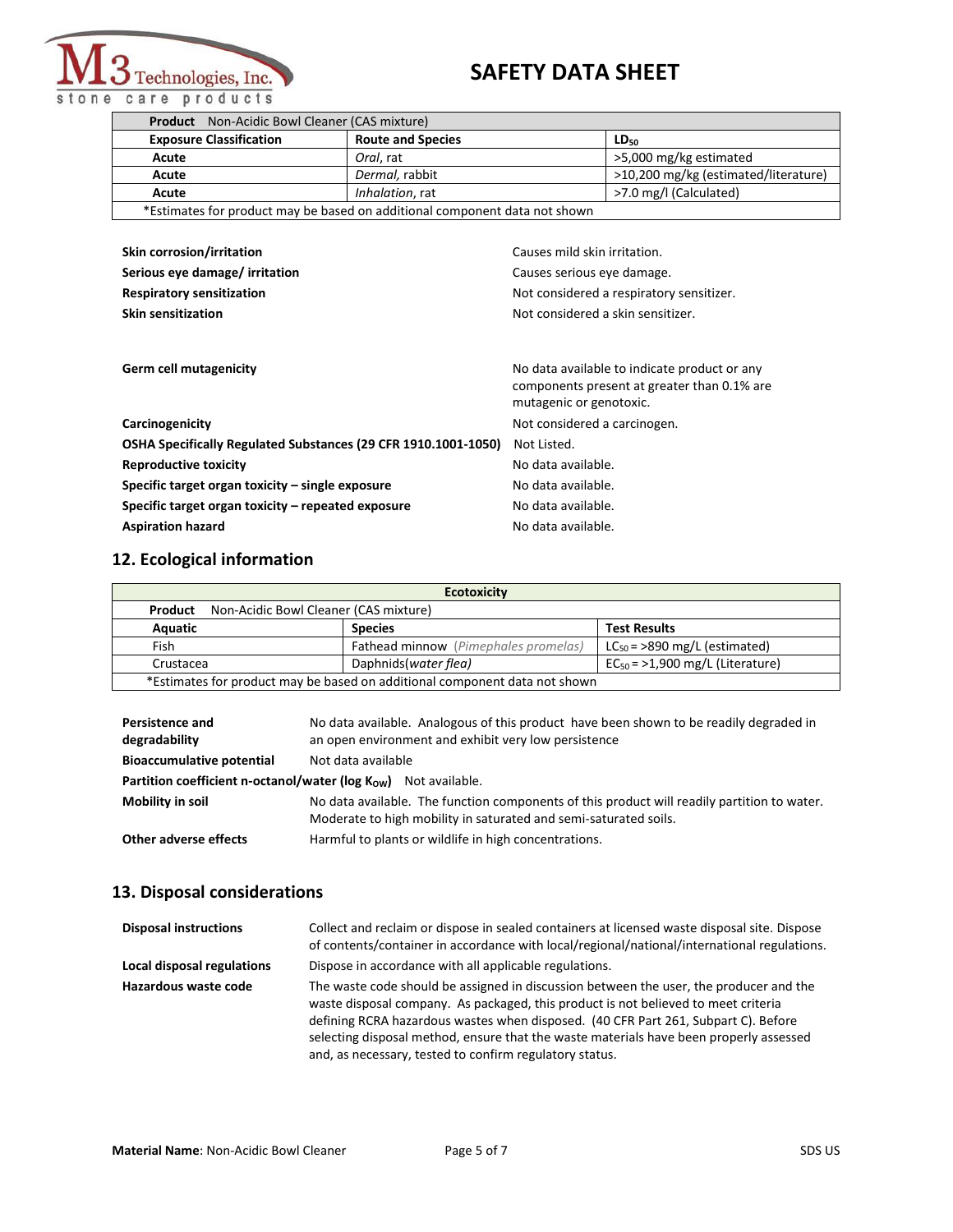

**Waste from residues/unused product** Dispose of in accordance with local regulations. Empty containers or liners may retain some product residues. This material and its container must be disposed of in a safe manner (see: Disposal instructions). **Contaminated packaging** Empty containers should be taken to an approved waste handling site for recycling or

disposal. Since emptied containers may contain product residue, follow label warnings even after container is emptied.

#### **14. Transport information**

**DOT** Not classified as dangerous goods.

#### **15. Regulatory information**

**US federal regulations** 

**SARA 302 Extremely hazardous substance** Not listed. SARA 304 Emergency release notification Not listed. **SARA 311/312 Hazard Categories** Immediate Hazard - Yes Delayed Hazard – No Fire Hazard – No Pressure Hazard – No Reactivity Hazard – No SARA 313 (TRI reporting) Not listed.

#### **16. Other information, including date of preparation or last revision**

| Issue date                | 10/5/2015          |
|---------------------------|--------------------|
| <b>Revision date</b>      | 2/1/2021           |
| Version #                 | 3                  |
| HMIS <sup>®</sup> ratings | Health: 1          |
|                           | Flammability: 0    |
|                           | Physical hazard: 0 |



**NFPA Ratings** Health: 1

Flammability: 0 Instability: 0